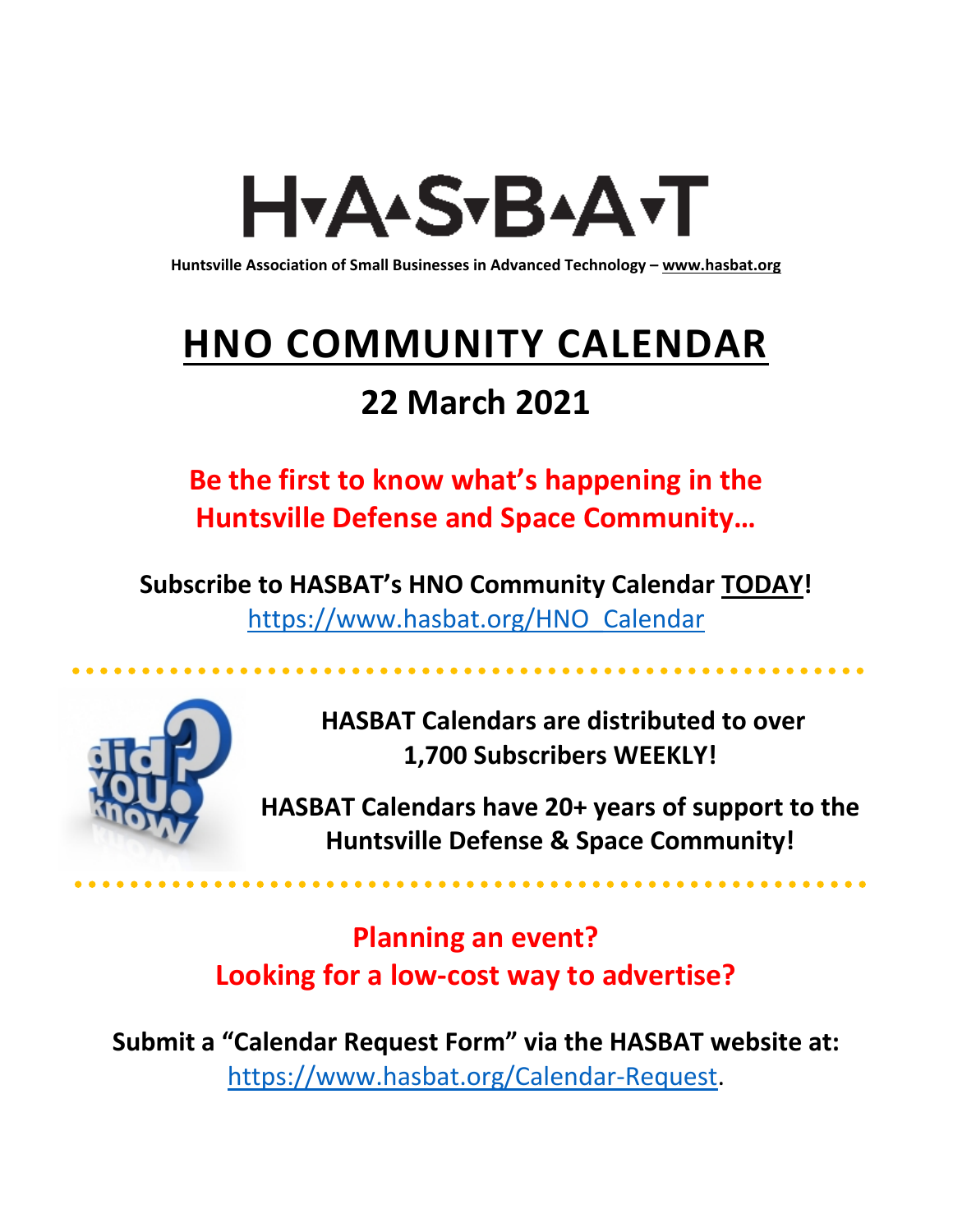**HNO COMMUNITY CALENDAR**

### **22 MARCH 2021**

### **Table of Contents**

Instructions: Click CTRL+Enter to access any area(s) of interest, or scroll to the appropriate section

#### **NOTES TO THE CALENDAR**

- *For special event information, contact the appropriate protocol office.*
- *The POC data provided for each calendar entry represents the best information available.*
- *There is an Advanced Planning Calendar if you want to look ahead and avoid conflicts.*
- *Any updates or corrections, please email HASBAT at [calendar@hasbat.org.](mailto:calendar@hasbat.org)*



### **PROUDLY SERVING BUSINESSES IN THE HUNTSVILLE DEFENSE & SPACE COMMUNITY**

Page 2 of 12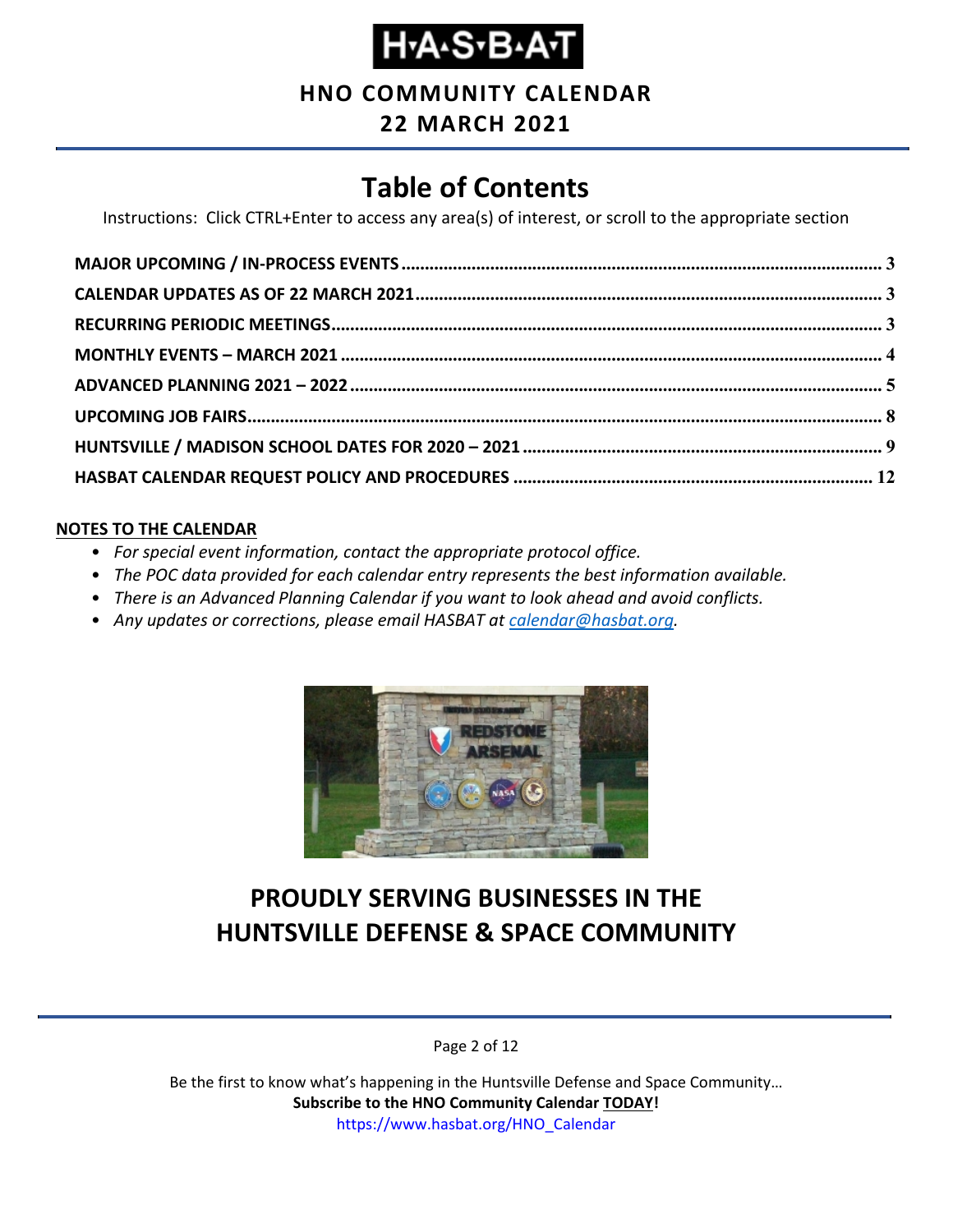### **HNO COMMUNITY CALENDAR**

### **22 MARCH 2021**

### <span id="page-2-0"></span>**MAJOR UPCOMING / IN-PROCESS EVENTS**

• **No major short-term events**

### <span id="page-2-1"></span>**CALENDAR UPDATES AS OF 22 MARCH 2021**

- **6 APR 21 (Virtual): NASA Kennedy Space Center Office of Small Business Programs Virtual Outreach.** This hour-long webinar is for an in-depth look at two of NASA KSC's Prime Contractors, Jones-Edmonds and Jacobs Technology. The session runs from 9:30 AM – 10:30 AM CST. More details and registration at: [https://www.eventbrite.com/e/ksc-osbp-virtual-outreach-tickets-145673211497.](https://www.eventbrite.com/e/ksc-osbp-virtual-outreach-tickets-145673211497) The cost is free
- **14 APR 21 (Virtual): North Alabama International Trade Association (NAITA) Foreign Military Sales (FMS) Industry Day.** The NAITA FMS Industry Day runs from 2-5pm CST. It has been held annually for more than 10 years to provide the business community with an update on the security assistance enterprise and FMS opportunities around the globe. More details and registration at: [https://naita.org/event/fms-industry](https://naita.org/event/fms-industry-day-2021-virtual-featuring-usasac/)[day-2021-virtual-featuring-usasac/.](https://naita.org/event/fms-industry-day-2021-virtual-featuring-usasac/) The cost is free for NAITA members and USG; \$25 for non-members and Gov't contractors
- **20 APR 21 (Virtual): NASA Marshall Space Flight Center (MSFC) Partnership Forum.** You are invited to the initial meeting of the NASA MSFC Partnership Forum to be held virtually on April 20th from 9-11 am CST. It is sponsored by the MSFC Partnerships & Formulation Office. The purpose is to serve as a conduit for enhancing the partnerships process. See details and registration info at: [https://forms.gle/22MAp1eEMGz12RW39.](https://forms.gle/22MAp1eEMGz12RW39) The cost is free

### <span id="page-2-2"></span>**RECURRING PERIODIC MEETINGS**

- Huntsville Accounting and Financial Women's Alliance (AFWA) Meeting: 3<sup>rd</sup> Tues. @1730, Terranova's [www.huntsvilleafwa.org](http://www.huntsvilleafwa.org/)
- **Air Force Association**: 3rd Thurs. @1730, details TBD [Brenda.armstrong@edwardjones.com](mailto:Brenda.armstrong@edwardjones.com)
- **Energy HSV**: Periodic Breakfast Meetings and Luncheons, for more information, contact Trisha Truitt [trisha.truitt@energyhuntsville.com](mailto:trisha.truitt@energyhuntsville.com) or Kecia Pierce [kecia.pierce@energyhuntsville.com](mailto:kecia.pierce@energyhuntsville.com) for details.
- Huntsville Aerospace Marketing Association (HAMA) Membership Luncheon: 2<sup>nd</sup> Fri. @1100 1300, Jackson Center – [reservations@hamaweb.org](mailto:reservations@hamaweb.org)
- **HASBAT Monthly Membership Meeting**: 1st Thurs. (2nd during Fed. Holidays) @0700-0830 or 1100-1300, Jackson Center – [www.hasbat.org/events](http://www.hasbat.org/events)
- **HASBAT Quarterly Training Session**: 1st Thurs. (2nd during Fed. Holidays) @0930-1100 (MARch, June, September, and December), Jackson Center and other venues per topic – [www.hasbat.org/events](http://www.hasbat.org/events)
- **International Cost Estimating & Analysis Association (ICEAA) Greater Alabama Chapter Workshop**: 2nd Tuesday – <http://www.iceaaonline.com/chapters/greater-alabama-chapter/>

Page 3 of 12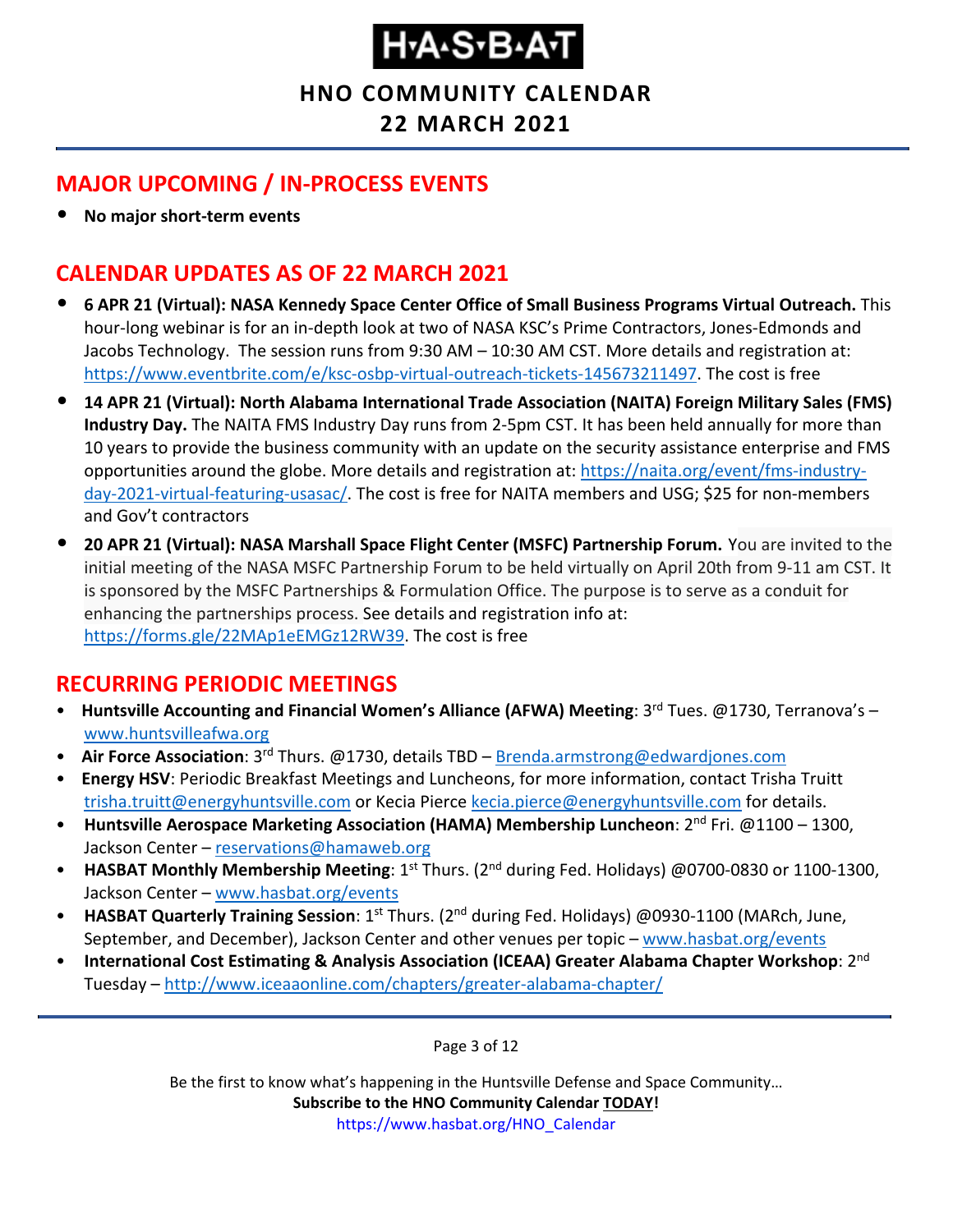**HNO COMMUNITY CALENDAR**

### **22 MARCH 2021**

- **Military Officers Association of America (MOAA)**: Last Wed of the Month @1100, Summit Club [csdowning@bellsouth.net](mailto:csdowning@bellsouth.net)
- **North Alabama Veterans & Fraternal Organization Coalition (NAVFOC): 1<sup>st</sup> Weds., American Legion-Post** 229 – [www.navfoc.org](http://www.navfoc.org/)
- **National Contract Management Agency (NCMA) Monthly Meeting**: 3rd Thurs., Check website for time and location – [www.ncmahsv.org](http://www.ncmahsv.org/)
- **Project Management Institute North Alabama Chapter (PMI-NAC) Monthly Meeting:** Breakfast Meetings the first Thursday of every month at 7:30 AM in Redstone Federal Credit Union (RFCU) Atrium. Luncheon Meetings the third Tuesday of every month at 11:30 AM in Jackson Center. See website for details: [www.pmi-nac.org](http://www.pmi-nac.org/)
- **Rocket City Adjutants General Corps Regimental Association (RCAGCRA)**: 2nd Thurs. @1130-1300, Java Café – [sherenroberts@yahoo.com](mailto:sherenroberts@yahoo.com)
- **Redstone Arsenal (RSA) Mil. & Civ. Club (RSAMCC) Lunch**: 2nd Tues, @1000-1230, The Summit [www.rsacwc.org](http://www.rsacwc.org/)
- **Redstone Arsenal Sergeant Majors Association**: 3rd Thurs. @0630-0730, USAG HQ Conf. Rm. D101 for info go to [info@redstonesma.org](mailto:info@redstonesma.org) or their website at [http://www.redstonesma.org](http://www.redstonesma.org/)
- **Redstone Arsenal Warrant Officers Association**: 2nd Weds. @1130-1300, Bowling Alley [www.redstonewarrants.com](http://www.redstonewarrants.com/)
- **Society of American Military Engineers (SAME)**: 2nd Thurs., Redstone Federal Credit Union (RFCU 220 Wynn) – [tfoster@ssr-inc.com](mailto:tfoster@ssr-inc.com)
- **Vietnam Veterans of America (VVA) Chapter #1067**: 2nd Thurs. @1700, American Legion (Drake Ave.) [wharmon446@charter.net](mailto:wharmon446@charter.net)

### <span id="page-3-0"></span>**MONTHLY EVENTS – MARCH 2021**

• **22-26 MAR 21 (Virtual): U.S Army Mission and Installation Contracting Command (MICC) Advanced Planning Brief to Industry (APBI):** This multi-day virtual event will be conducted in lieu of individual office APBIs, broadcasted on the Microsoft Teams platform, and will include presentations from MICC and Army Leadership, as well as an overview of projected MICC requirements and an Industry Day. There will be an opportunity for questions and answers. All questions and answers will be posted to beta.SAM.gov after the event. See details at:

[https://beta.sam.gov/opp/4fb095885be942e386c534b97a9ebe2d/view?keywords=%22Industry%20Day%](https://beta.sam.gov/opp/4fb095885be942e386c534b97a9ebe2d/view?keywords=%22Industry%20Day%20Army%20Futures%20Command%202021%22&sort=-relevance&index=&is_active=true&page=1) [20Army%20Futures%20Command%202021%22&sort=-relevance&index=&is\\_active=true&page=1](https://beta.sam.gov/opp/4fb095885be942e386c534b97a9ebe2d/view?keywords=%22Industry%20Day%20Army%20Futures%20Command%202021%22&sort=-relevance&index=&is_active=true&page=1)

• **23 MAR 21 (Virtual): Government Contracting 102.** Sponsored by The Catalyst, learn how to make the most of your SAM profile, how to review past contract data, how to find government agency forecasts, and much more. Intended audience is for economically-disadvantaged small business' or low-income

Page 4 of 12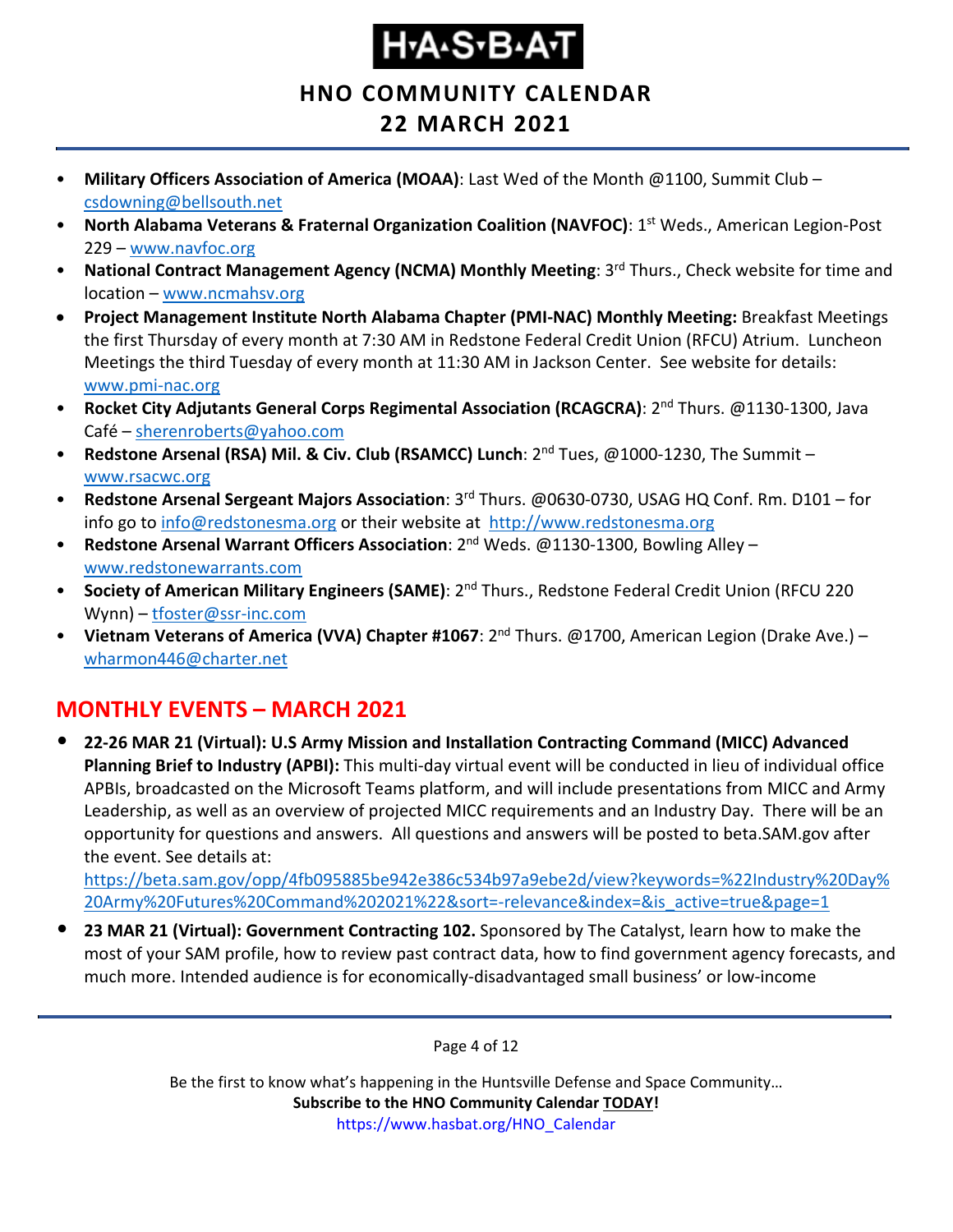### **HNO COMMUNITY CALENDAR 22 MARCH 2021**

individuals. The session runs from 3:00-5:00 pm CST. More details and registration at: [https://catalystcenter.ecenterdirect.com/events/971450.](https://catalystcenter.ecenterdirect.com/events/971450) The cost is free

- **24 MAR 21 (Virtual): Intellectual Property in Government Contracting.** This presentation by attorneys from the Government Contracts Practice Group of Wilmer & Lee runs from 11:00 – 12:30 pm and will address intellectual property in federal government contracting from a big picture perspective, and then delve into issues concerning IP strategy, protecting your IP, and allocation of rights under different types of government contracts. Sign-up at: [https://asbdc.ecenterdirect.com/events/8803.](https://asbdc.ecenterdirect.com/events/8803) The cost is free
- **25 MAR 21 (Virtual): Socio-Economic Summit.** Sponsored by The Catalyst, learn more about HUBZone, 8(a), Small Disadvantaged Businesses, and Economically Disadvantaged Woman Owned Small Business and Service Disabled Veteran Owned Small Business programs and recent legislation. Intended audience is for economically-disadvantaged small business' or low-income individuals. There are four sessions during the day. More details and registration at: [https://catalystcenter.ecenterdirect.com/events/971449.](https://catalystcenter.ecenterdirect.com/events/971449) The cost is free
- **30 MAR 21 (Virtual): NASA Kennedy Space Center Office of Small Business Programs Virtual Outreach.**  This hour-long webinar is for an in-depth look at two of NASA KSC's Prime Contractors, AI Solutions and Apache-Logical Joint Venture. The session runs from 9:30 AM – 10:30 AM CST. More details and registration at: [https://www.eventbrite.com/e/ksc-osbp-virtual-outreach-tickets-127765613389.](https://www.eventbrite.com/e/ksc-osbp-virtual-outreach-tickets-127765613389) The cost is free

### <span id="page-4-0"></span>**ADVANCED PLANNING 2021 – 2022**

#### **NEAR TERM APRIL 2021 – MAY 2021:**

- **1 APR 21 (Virtual): Creating a Win-Worthy Proposal.** Sponsored by The Catalyst, Jeff Leitner, Vice President of Consulting with Red Team Consulting will walk you through the most critical tasks and steps in creating a proposal that is convincing, organized, and most importantly high scoring. Intended audience is for economically-disadvantaged small business' or low-income individuals. The session runs from 3:00-5:00 pm CST. More details and registration at: [https://catalystcenter.ecenterdirect.com/events/971464.](https://catalystcenter.ecenterdirect.com/events/971464) The cost is free
- **6 APR 21 (Virtual): Understanding ISO Certification.** Sponsored by The Catalyst, Hear from Subject Matter Expert, Jay Billings, Vice President of DMSC at DOD for an overview of all-things ISO from its history through the different ISO standards and how to achieve them. Intended audience is for economicallydisadvantaged small business' or low-income individuals. The session runs from 3:00-5:00 pm CST More details and registration at: [https://catalystcenter.ecenterdirect.com/events/971463.](https://catalystcenter.ecenterdirect.com/events/971463) The cost is free
- **6 APR 21 (Virtual): NASA Kennedy Space Center Office of Small Business Programs Virtual Outreach.** This hour-long webinar is for an in-depth look at two of NASA KSC's Prime Contractors, Jones-Edmonds and

Page 5 of 12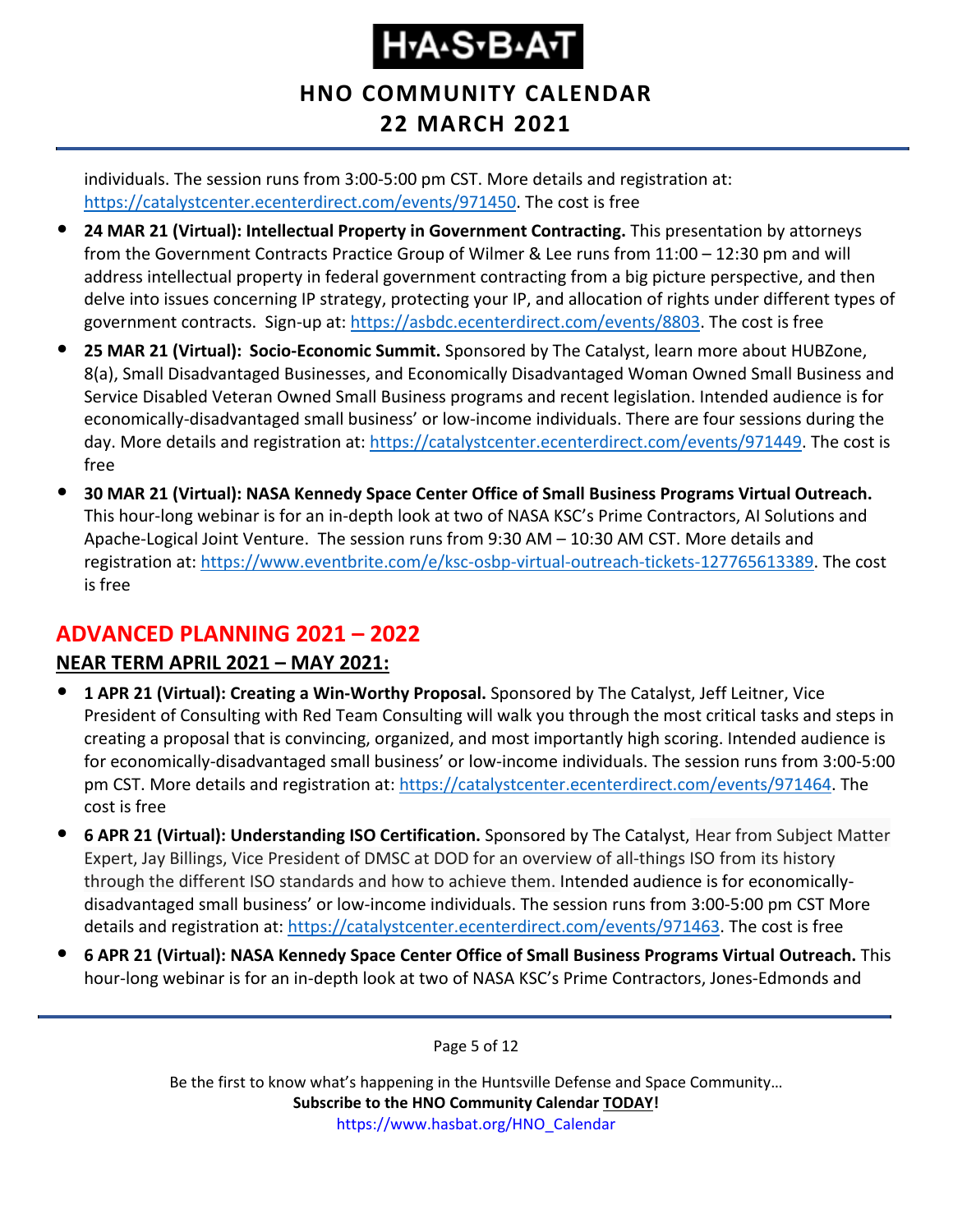### **HNO COMMUNITY CALENDAR 22 MARCH 2021**

Jacobs Technology. The session runs from 9:30 AM – 10:30 AM CST. More details and registration at: [https://www.eventbrite.com/e/ksc-osbp-virtual-outreach-tickets-145673211497.](https://www.eventbrite.com/e/ksc-osbp-virtual-outreach-tickets-145673211497) The cost is free

- **8 APR 21 (Virtual): Commercial to Cost - What Do Contractors Need to Know.** Sponsored by The Catalyst, Hear from Subject Matter Expert, Lynne Nalley, Director with Redstone Government Consulting, Inc. an overview of government compliance and oversight when moving from Commercial contracts to Cost Based contracts. Intended audience is for economically-disadvantaged small business' or low-income individuals. The session runs from 2:00-4:00 pm CST More details and registration at: [https://catalystcenter.ecenterdirect.com/events/971465.](https://catalystcenter.ecenterdirect.com/events/971465) The cost is free
- **8 APR 21: HASBAT Membership Breakfast (In-Person)**. HASBAT sponsors a membership breakfast from 7:00 – 8:30 AM at the Jackson Center. The guest speaker is COL Kevin Chaney from PM Aircraft Survivability Equipment (ASE). See [www.hasbat.org/events](http://www.hasbat.org/events)
- **8 APR 21 (Virtual): New Administration, New Rules: Navigating the Workplace.** The HSV Chamber of Commerce sponsors this 1.5 hour session from 11:00-12:30 via Zoom. Topics are to cover anticipated changes to labor and employment law that may impact business leaders including: Affordable Care Act, Retirement Benefits, Wage & Hour Regulations, Immigration Policies, Discrimination Protections, and Labor Relations. Contact Pammie Jimmar at 256-535-2043 or email [pjimmar@hsvchamber.org](mailto:pjimmar@hsvchamber.org) for more info and registration. The cost is \$5 for Chamber of Commerce Members and \$10 for Non-Members
- **8 APR 21 (Virtual): Solving for Project Risk Management: Understanding the Critical Role of Uncertainty in Project Management with Specific Applications in Aerospace.** The Huntsville Alabama L5 (HAL5) Society sponsors this 1.5 hour session from 7:00 – 8:30 via Zoom. The speaker is Chief Data Scientist of Galorath Federal Dr. Christian Smart. The Zoom meeting number (876 3296 5822), passcode (719180), and iPhone one-tap (+16465588656) are used to access the meeting. The cost is free
- **13 APR 21 (Virtual): Government Contracting 101.** Sponsored by The Catalyst, Government Contracting 101 is a workshop for those individuals that are thinking about going into government contracting, or small businesses that are just starting out in Government Contracting. We will discuss how to get started and how to start growing**.** The session runs from 3:00-5:00 pm CST. More details and registration at: [https://catalystcenter.ecenterdirect.com/events/971450.](https://catalystcenter.ecenterdirect.com/events/971450) The cost is free
- **14 APR 21 (Virtual): Comprehensive Review of CMMC Level 3.** This 4-hour in-depth training runs from 9:00 – 1:00 and is sponsored by the Huntsville Small Business Development Center (SBDC). It will take a deep dive into the 130 Cybersecurity Maturity Model Certification (CMMC) Level 3 practices and how to show and maintain process maturity. They will discuss the most important practices and discuss what will satisfy the practice criteria, what an auditor will look for to pass the audit, and to help you understand if you have done enough to show process maturity to an auditor**.** Sign up at [https://asbdc.ecenterdirect.com/events/signup/8830.](https://asbdc.ecenterdirect.com/events/signup/8830) The cost is free

Page 6 of 12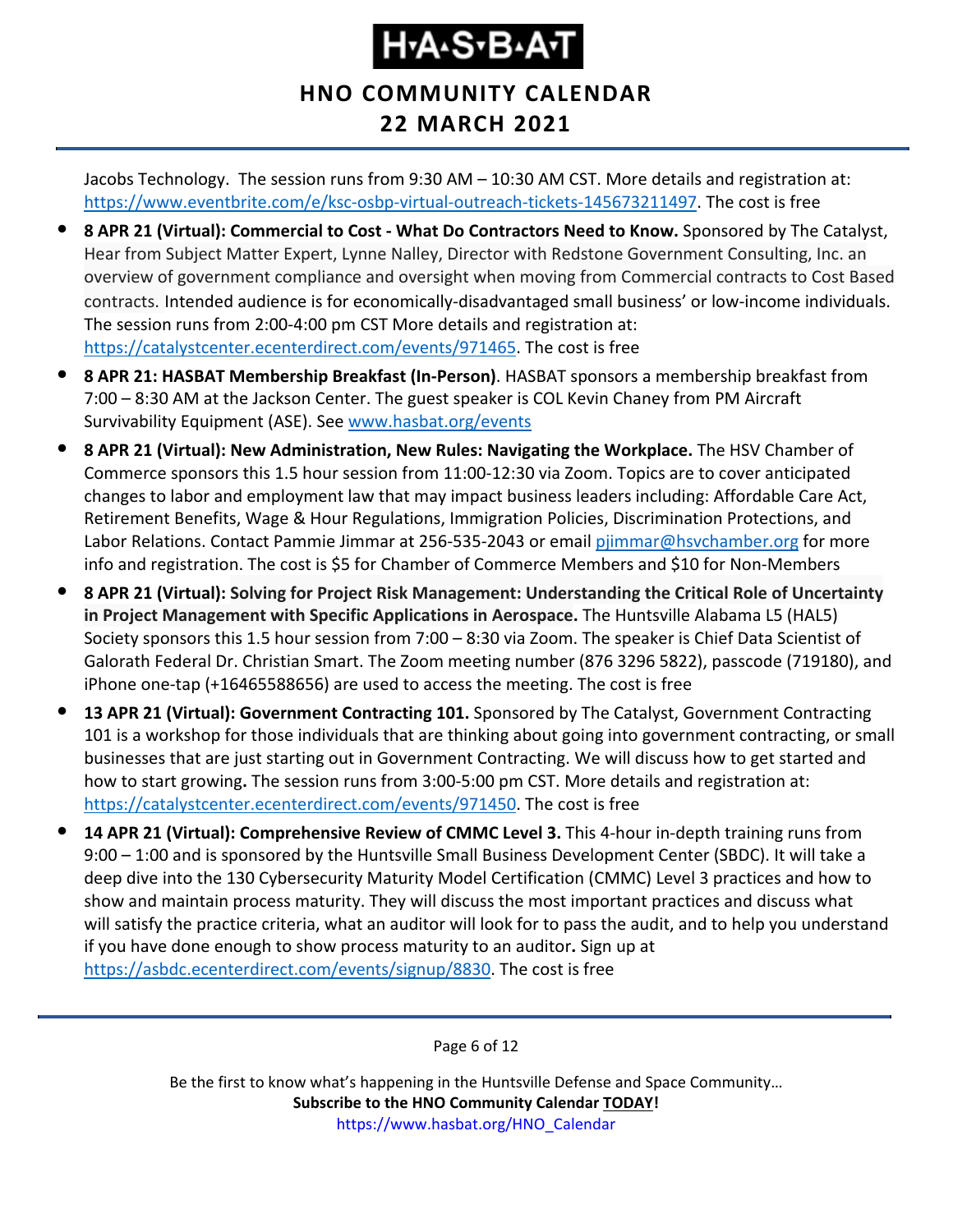**HNO COMMUNITY CALENDAR**

- **22 MARCH 2021**
- **14 APR 21 (Virtual): North Alabama International Trade Association (NAITA) Foreign Military Sales (FMS) Industry Day.** The NAITA FMS Industry Day runs from 2-5pm CST. It has been held annually for more than 10 years to provide the business community with an update on the security assistance enterprise and FMS opportunities around the globe. More details and registration at: [https://naita.org/event/fms-industry](https://naita.org/event/fms-industry-day-2021-virtual-featuring-usasac/)[day-2021-virtual-featuring-usasac/.](https://naita.org/event/fms-industry-day-2021-virtual-featuring-usasac/) The cost is free for NAITA members and USG; \$25 for non-members and Gov't contractors
- **15 APR 21 (Virtual): GSA Multiple Award Schedule - Everything You Need to Know, But Didn't Know to Ask.** Sponsored by The Catalyst, Ms. Courtney Fairchild is the guest speaker and will walk you through what you need to know concerning GSA schedules. Intended audience is for economically-disadvantaged small business' or low-income individuals. The session runs from 2:00-4:00 pm CST More details and registration at: [https://catalystcenter.ecenterdirect.com/events/971466.](https://catalystcenter.ecenterdirect.com/events/971466) The cost is free
- **16 APR 21 (In Person): PMI Project Management Excellence Awards Dinner**, 5:30 9:00 pm, Jackson Center, 6001 Moquin Drive NW, Huntsville AL 35806, information and registration at: [https://pmi](https://pmi-nac.org/meet-reg1.php?id=179)[nac.org/meet-reg1.php?id=179,](https://pmi-nac.org/meet-reg1.php?id=179) cost: \$60
- **20 APR 21 (Virtual): NASA Marshall Space Flight Center (MSFC) Partnership Forum.** You are invited to the initial meeting of the NASA MSFC Partnership Forum to be held virtually on April 20th from 9-11 am CST. It is sponsored by the MSFC Partnerships & Formulation Office. The purpose is to serve as a conduit for enhancing the partnerships process. See details and registration info at: [https://forms.gle/22MAp1eEMGz12RW39.](https://forms.gle/22MAp1eEMGz12RW39) The cost is free
- **20-21 APR 21 (Virtual): Team Aberdeen Proving Ground (APG) hosts the APG Advance Planning Briefing to Industry (APBI).** APG APBI is to describe for industry potential future contracting opportunities for mission areas that focus on: Command, Control, Communications, Computers, Cyber, Intelligence, Surveillance, and Reconnaissance; Research and Development; Test and Evaluation; Chemical and Biological Defense; and APG Garrison. The event will be held virtually via MS Teams. See details at: [https://beta.sam.gov/opp/3a373cfeef8542e7b060329f53f8efb9/view?keywords=APBI&sort=](https://beta.sam.gov/opp/3a373cfeef8542e7b060329f53f8efb9/view?keywords=APBI&sort=-relevance&index=opp&is_active=true&page=1) [relevance&index=opp&is\\_active=true&page=1.](https://beta.sam.gov/opp/3a373cfeef8542e7b060329f53f8efb9/view?keywords=APBI&sort=-relevance&index=opp&is_active=true&page=1) The cost is free
- **22 APR 21 (Virtual): HR for Government Contractors.** This presentation is sponsored by the Huntsville Small Business Development Center (SBDC). Join the HR professionals from Rocket City HR Consulting to help you keep your company in compliance with Federal rules and regulations and runs from 11:00 – 1:00 pm. Sign-up at: [https://asbdc.ecenterdirect.com/events/8817.](https://asbdc.ecenterdirect.com/events/8817) The cost is free
- **29 APR 21 (Virtual): Small Business Certifications Workshop.** Sponsored by The Catalyst, learn more about the small business certifications available, eligibility requirements, and how to apply for them. Intended audience is for economically-disadvantaged small business' or low-income individuals. The session runs from 3:00-5:00 pm CST. More details and registration at: [https://catalystcenter.ecenterdirect.com/events/971461.](https://catalystcenter.ecenterdirect.com/events/971461) The cost is free

Page 7 of 12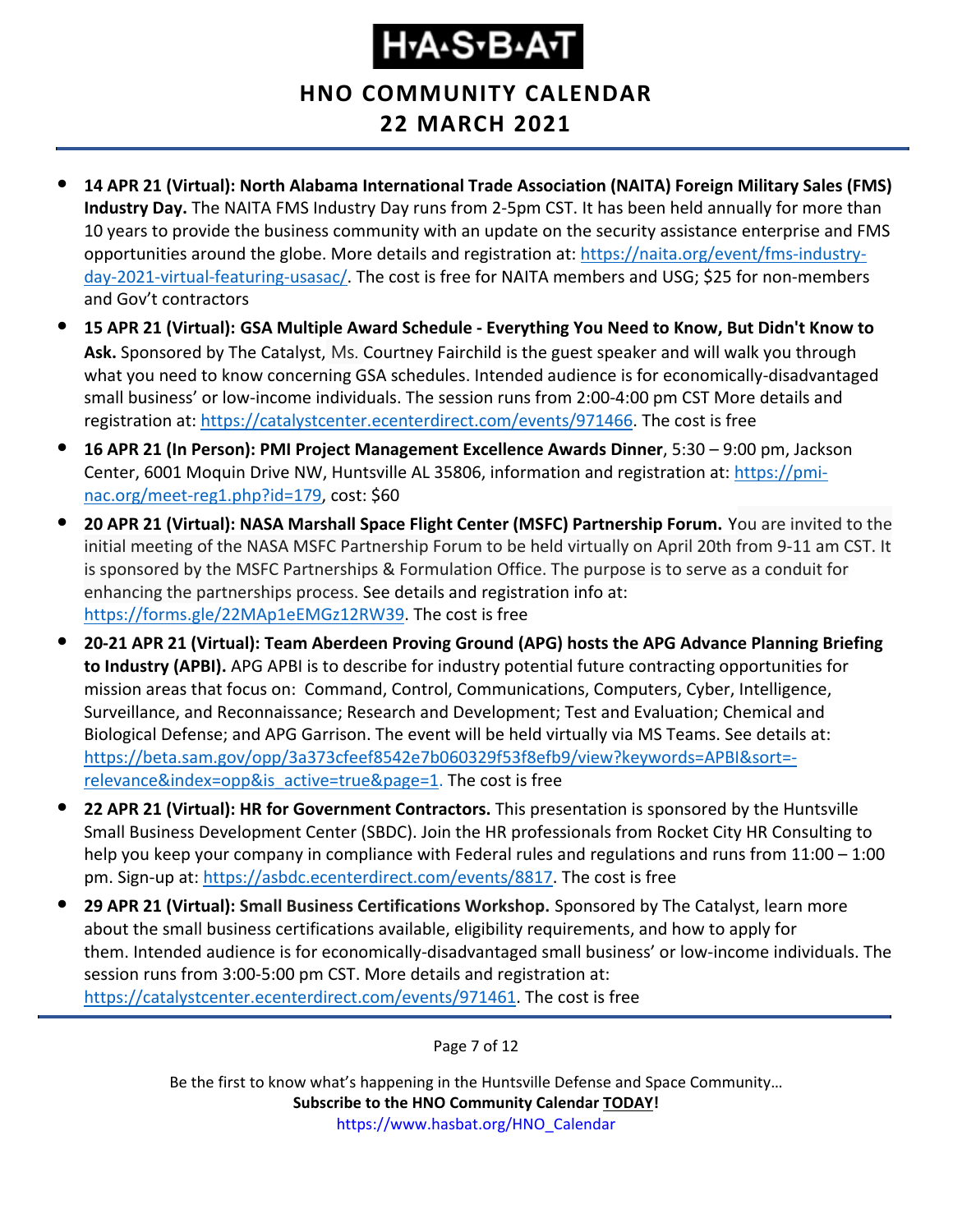# Ҥ҂ѦӠ҂Ѳ҂Ѧӵ

**HNO COMMUNITY CALENDAR**

### **22 MARCH 2021**

• **6 MAY 21 (In Person): HASBAT Membership Luncheon**. HASBAT sponsors a membership luncheon from 11:30 – 1:00 PM at the Jackson Center. The guest speaker is Mr. Jeffrey Langhout, the Director of the U.S. Army Combat Capabilities Development Command Aviation & Missile Center. See [www.hasbat.org/events](http://www.hasbat.org/events)

#### **LONGER TERM JUNE 2021+**

- **3 JUN 21 (In Person): HASBAT Membership Luncheon**. HASBAT sponsors a membership luncheon from 11:30 – 1:00 PM at the Jackson Center. The guest speaker is COL Guy Yelverton III, the PM for Strategic and Operational Rockets and Missiles. See [www.hasbat.org/events](http://www.hasbat.org/events)
- **21-22 JUN 21 (In Person): Aircraft Survivability Equipment Symposium**, Kissimee, FL. For registration go to:<https://s7.goeshow.com/aaaa/missionsolutions/2021/registration.cfm>
- **23 JUN 21 (TBD): Huntsville Chamber of Commerce Best Places to Work Awards**, Von Braun Center
- **10-12 AUG 21 (Virtual): Space and Missile Defense Symposium**. The theme is: Integration of Space and Missile Defense Capabilities Across All Domains. Registration link is at: [https://www.smdsymposium.org.](https://www.smdsymposium.org/)
- **17-18 AUG 21 (In Person): 32nd AUVSI Pathfinder Chapter Symposium.** This two-day event is open to the public at the Huntsville Space and Rocket Center and is the place to be to learn about the history of unmanned systems, emerging requirements, and future funding. For more information and registration see: [https://auvsipathfinder.com](https://auvsipathfinder.com/)
- **SEP 21 (In Person): National Cyber Summit**, Von Braun Center South Hall, 700 Monroe Street, Huntsville AL 35801, More information at [www.nationalcybersummit.com](http://www.nationalcybersummit.com/) .
- **15-17 NOV 21 (In Person): 2021 Joseph P. Cribbins Training, Equipping and Sustainment Symposium** "Synchronizing Across the Army Aviation Enterprise" @ Von Braun Center, more information at: <https://s15.a2zinc.net/clients/aaaa/TASS2020/Public/Enter.aspx>

### <span id="page-7-0"></span>**UPCOMING JOB FAIRS**

- Huntsville Chamber of Commerce Job Fair Link: [https://hsvchamber.org/departments/workforce](https://hsvchamber.org/departments/workforce-education/career-fairs/)[education/career-fairs/](https://hsvchamber.org/departments/workforce-education/career-fairs/)
- Huntsville Job Fairs Google Link: [https://www.google.com/search?source=hp&ei=tIkWXYqcBLGOggf1qamIBw&q=huntsville+job+fairs&oq=](https://www.google.com/search?source=hp&ei=tIkWXYqcBLGOggf1qamIBw&q=huntsville+job+fairs&oq=huntsville+job+fairs&gs_l=psy-ab.3..0j0i22i30l2.1976.6389..6885...1.0..0.106.1483.20j1......0....1..gws-wiz.....8..35i39j0i131j0i20i263.QNPeuRdHMI0&ibp=htl;jobs&sa=X&ved=2ahUKEwjd5q25ko3jAhXmUt8KHWsmB5MQiYsCKAF6BAgFEBA#fpstate=tldetail&htidocid=pbp-9beJRfv9iMRDAAAAAA%3D%3D&htivrt=jobs) [huntsville+job+fairs&gs\\_l=psy-ab.3..0j0i22i30l2.1976.6389..6885...1.0..0.106.1483.20j1......0....1..gws](https://www.google.com/search?source=hp&ei=tIkWXYqcBLGOggf1qamIBw&q=huntsville+job+fairs&oq=huntsville+job+fairs&gs_l=psy-ab.3..0j0i22i30l2.1976.6389..6885...1.0..0.106.1483.20j1......0....1..gws-wiz.....8..35i39j0i131j0i20i263.QNPeuRdHMI0&ibp=htl;jobs&sa=X&ved=2ahUKEwjd5q25ko3jAhXmUt8KHWsmB5MQiYsCKAF6BAgFEBA#fpstate=tldetail&htidocid=pbp-9beJRfv9iMRDAAAAAA%3D%3D&htivrt=jobs)[wiz.....8..35i39j0i131j0i20i263.QNPeuRdHMI0&ibp=htl;jobs&sa=X&ved=2ahUKEwjd5q25ko3jAhXmUt8KH](https://www.google.com/search?source=hp&ei=tIkWXYqcBLGOggf1qamIBw&q=huntsville+job+fairs&oq=huntsville+job+fairs&gs_l=psy-ab.3..0j0i22i30l2.1976.6389..6885...1.0..0.106.1483.20j1......0....1..gws-wiz.....8..35i39j0i131j0i20i263.QNPeuRdHMI0&ibp=htl;jobs&sa=X&ved=2ahUKEwjd5q25ko3jAhXmUt8KHWsmB5MQiYsCKAF6BAgFEBA#fpstate=tldetail&htidocid=pbp-9beJRfv9iMRDAAAAAA%3D%3D&htivrt=jobs) [WsmB5MQiYsCKAF6BAgFEBA#fpstate=tldetail&htidocid=pbp-9beJRfv9iMRDAAAAAA%3D%3D&htivrt=jobs](https://www.google.com/search?source=hp&ei=tIkWXYqcBLGOggf1qamIBw&q=huntsville+job+fairs&oq=huntsville+job+fairs&gs_l=psy-ab.3..0j0i22i30l2.1976.6389..6885...1.0..0.106.1483.20j1......0....1..gws-wiz.....8..35i39j0i131j0i20i263.QNPeuRdHMI0&ibp=htl;jobs&sa=X&ved=2ahUKEwjd5q25ko3jAhXmUt8KHWsmB5MQiYsCKAF6BAgFEBA#fpstate=tldetail&htidocid=pbp-9beJRfv9iMRDAAAAAA%3D%3D&htivrt=jobs)

Page 8 of 12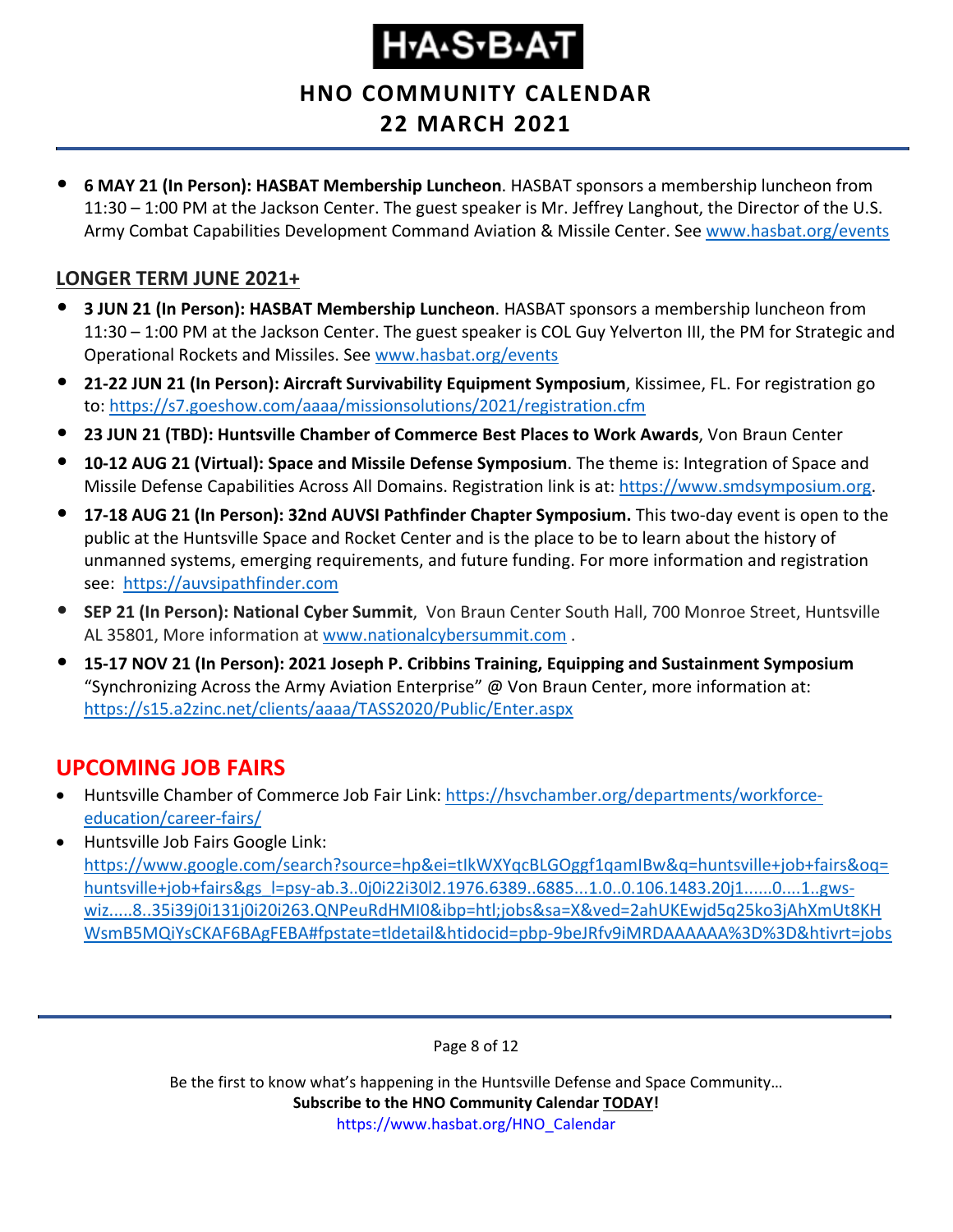**HNO COMMUNITY CALENDAR**

#### **22 MARCH 2021**

#### <span id="page-8-0"></span>**HUNTSVILLE / MADISON SCHOOL DATES FOR 2020 – 2021**



As of 6/4/2020

#### Page 9 of 12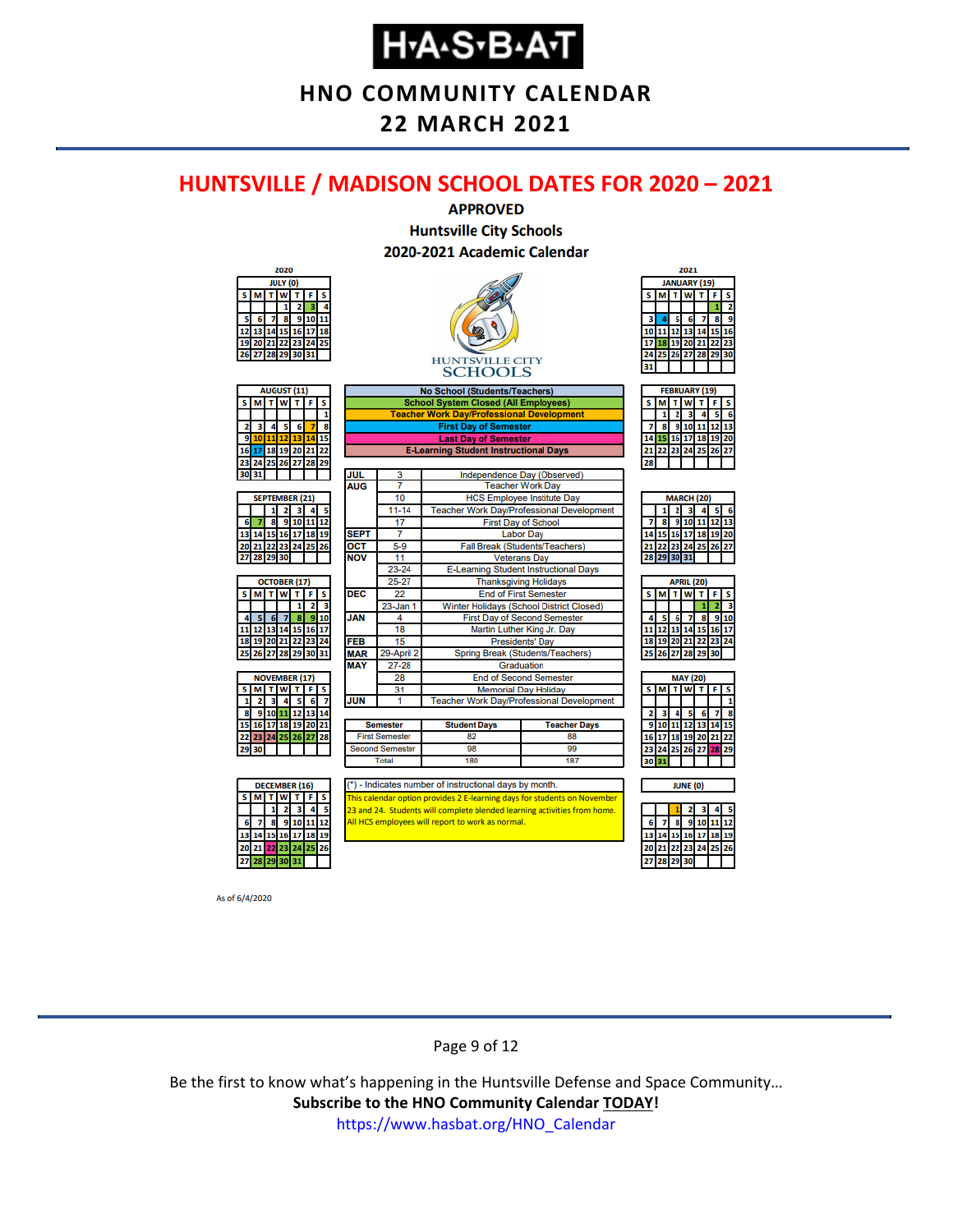**HNO COMMUNITY CALENDAR 22 MARCH 2021**

### **MADISON CITY SCHOOLS CALENDAR**

PHONE: 256-464-8370

2020

**JULY** 

 $\overline{\mathbf{s}}$ M

 $10$ 

s M

9

 $16$ 

23

s

 $\overline{6}$ 

13

20

 $27$ 

4

11

 $18$ 

25

s

R

15

22

s

6

13

2ľ 21 22  $23$ 

15

19 days 30

21 days

17 days

15 days 29

14 days

6  $12$ 

#### 2020-2021

211 Celtic Drive Madison, AL 35758 www.madisoncity.k12.al.us FAX: 256-464-8291 **Amended 12.10.19**  $\overline{\mathbf{s}}$ Independence Day (Holiday) .... Institute Dav 3 ----------- Prof. Dev./Teacher Workdays  $10$ 



**Student Days Teacher Days** 26 **First Semester** 86 91 96 **Second Semester** 94 180 187

s  $\overline{\mathbf{1}}$ 8 15  $22$ 

2021

**JANUARY** 

18 days

19 days

18 days

21 days

18 days



#### Page 10 of 12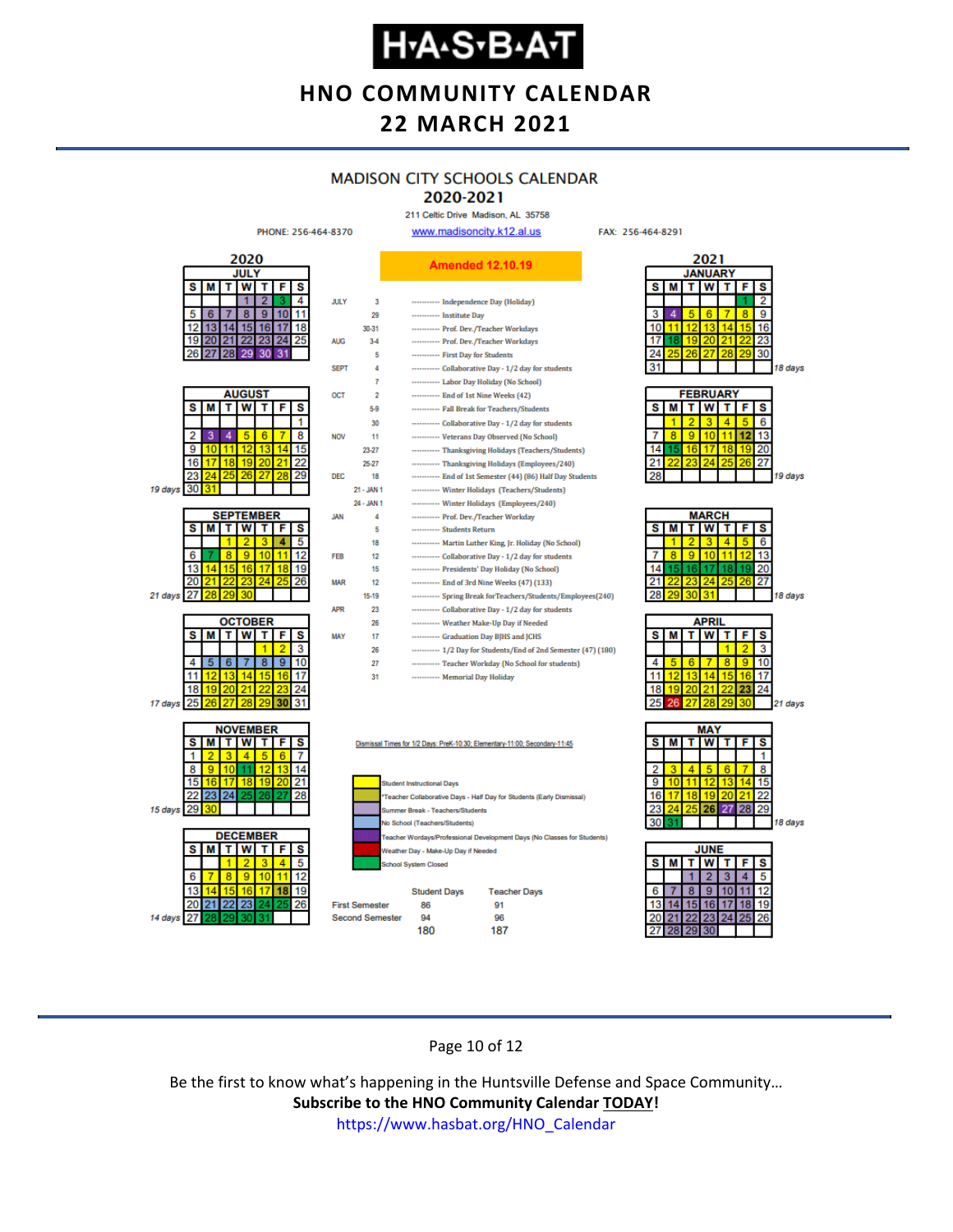### **Н-А-S-В-А-Т**

**HNO COMMUNITY CALENDAR 22 MARCH 2021**

#### **MADISON COUNTY SCHOOLS CALENDAR**

#### 2020-2021

**FIRST SEMESTER - 88 DAYS** 

www.mcssk12.org

Phone: 256-852-2557



| <b>AUGUST</b><br>$\vec{T}$ |    |    |             |       |    |    |  |
|----------------------------|----|----|-------------|-------|----|----|--|
| s                          | м  | S  |             |       |    |    |  |
|                            |    |    |             |       |    |    |  |
| 2                          | 3  | 4  | 5           | 6     |    | 8  |  |
| 9                          | 10 | 11 | 12          | 13    |    | 15 |  |
| 16                         | 17 | 18 |             | 19 20 | 21 | 22 |  |
| 23                         |    |    | 24 25 26 27 |       | 28 | 29 |  |
| 30                         | 31 |    |             |       |    |    |  |

|    | <b>SEPTEMBER</b>        |    |          |    |    |    |  |  |
|----|-------------------------|----|----------|----|----|----|--|--|
| s  | т<br>T W<br>F<br>s<br>М |    |          |    |    |    |  |  |
|    |                         |    | 2        | ٩  |    |    |  |  |
| 6  |                         | \$ | 9        | 10 |    | 12 |  |  |
| 13 | 4                       |    | 15 16    | 17 | 18 |    |  |  |
| 20 | 211                     |    | 22 23 24 |    | 25 | 26 |  |  |
| 27 | 28                      | 29 | 30       |    |    |    |  |  |







| AUG 5-7       |    |                | Staff Development / Workday      |                                              |  |                                        |  |  |  |
|---------------|----|----------------|----------------------------------|----------------------------------------------|--|----------------------------------------|--|--|--|
|               |    | $10 - 18$      | Staff Development / Workday      |                                              |  |                                        |  |  |  |
|               | 19 |                | <b>First Day of School</b>       |                                              |  |                                        |  |  |  |
| <b>SEP</b>    | -7 |                | <b>Labor Day</b>                 |                                              |  |                                        |  |  |  |
| OCT 5-9       |    |                |                                  | Fall Break (Students/Teachers)               |  |                                        |  |  |  |
|               |    | $8 - 9$        | <b>Fall Break (employees)</b>    |                                              |  |                                        |  |  |  |
| <b>NOV 11</b> |    |                |                                  | <b>Veteran's Day</b>                         |  |                                        |  |  |  |
|               |    | 24 - 27        |                                  |                                              |  | Thanksgiving Break (Students/Teachers) |  |  |  |
|               |    | $25 - 27$      |                                  | <b>Thanksgiving Break (employees)</b>        |  |                                        |  |  |  |
|               |    | DEC 22 - Jan 1 |                                  | <b>Winter Break</b>                          |  |                                        |  |  |  |
|               |    |                |                                  |                                              |  |                                        |  |  |  |
|               |    |                |                                  | <b>SECOND SEMESTER - 88 DAYS</b>             |  |                                        |  |  |  |
| <b>JAN</b>    | 18 |                |                                  | Martin Luther King Jr Day                    |  |                                        |  |  |  |
|               | 19 |                |                                  | <b>Second Semester Begins</b>                |  |                                        |  |  |  |
| <b>FEB</b> 15 |    |                | <b>President's Day</b>           |                                              |  |                                        |  |  |  |
|               |    | MAR 29 - APR 2 | Spring Break (Students/Teachers) |                                              |  |                                        |  |  |  |
| APR 1 -2      |    |                | Spring Break (Employees)         |                                              |  |                                        |  |  |  |
|               |    | MAY 25 -26     | <b>GRADUATIONS</b>               |                                              |  |                                        |  |  |  |
|               | 28 |                | <b>Last Day of School</b>        |                                              |  |                                        |  |  |  |
|               | 31 |                | <b>Memorial Day</b>              |                                              |  |                                        |  |  |  |
| <b>JUN</b>    | 1  |                | <b>Teacher Workdays</b>          |                                              |  |                                        |  |  |  |
|               |    |                |                                  |                                              |  |                                        |  |  |  |
|               |    |                |                                  | <b>Progress Report and Report Card Dates</b> |  |                                        |  |  |  |
|               |    | Grading        | Progress<br>Report               |                                              |  |                                        |  |  |  |
|               |    | Period         |                                  | Report                                       |  | Card                                   |  |  |  |
|               |    | 1              |                                  | 9/17/2020                                    |  | 10/29/2020                             |  |  |  |
|               |    | 2              |                                  | 12/1/2020                                    |  | 1/21/2021                              |  |  |  |
|               |    | 3              | 2/18/2021<br>3/25/2021           |                                              |  |                                        |  |  |  |
|               |    | 4              | 4/29/2021<br>6/3/2021            |                                              |  |                                        |  |  |  |





| <b>FEBRUARY</b> |   |    |                |    |    |    |  |  |
|-----------------|---|----|----------------|----|----|----|--|--|
| s               | м |    | w              | т  | F  | s  |  |  |
|                 |   | 2  | з              |    |    | 6  |  |  |
|                 |   | ۰  | 10             |    | 12 | 13 |  |  |
|                 |   | 16 | 17             | 18 | 19 | 20 |  |  |
|                 |   |    | 23 24 25 26 27 |    |    |    |  |  |
|                 |   |    |                |    |    |    |  |  |

| <b>MARCH</b>       |                 |    |    |    |    |    |  |  |
|--------------------|-----------------|----|----|----|----|----|--|--|
| $\bar{\mathbf{s}}$ | м               | Ŧ. | W  | т  | F  | S  |  |  |
|                    |                 | 2  |    |    |    | 6  |  |  |
|                    | ٥               | 9  | 10 |    | 12 | 13 |  |  |
| 14                 | 15 <sub>1</sub> | 16 | 17 | 18 |    | 20 |  |  |
| 21                 | 22 <sub>1</sub> | 23 | 24 | 25 | 26 | 27 |  |  |
|                    | 28 29 30 31     |    |    |    |    |    |  |  |
|                    |                 |    |    |    |    |    |  |  |

| APRIL |          |          |                |    |    |    |  |  |
|-------|----------|----------|----------------|----|----|----|--|--|
| s     | м        |          | W              | т  | F  | S  |  |  |
|       |          |          |                |    |    |    |  |  |
|       | 5        |          |                | 8  | 9  | 10 |  |  |
| 11    |          | 12 13 14 |                | 15 | 16 | 17 |  |  |
| 18    |          |          | 19 20 21 22 23 |    |    | 24 |  |  |
| 25    | 26 27 28 |          |                | 29 | 30 |    |  |  |
|       |          |          |                |    |    |    |  |  |





#### **QUESTIONS OR COMMENTS… EMAIL: [Calendar@HASBAT.org](mailto:calendar@hasbat.org)**

Page 11 of 12